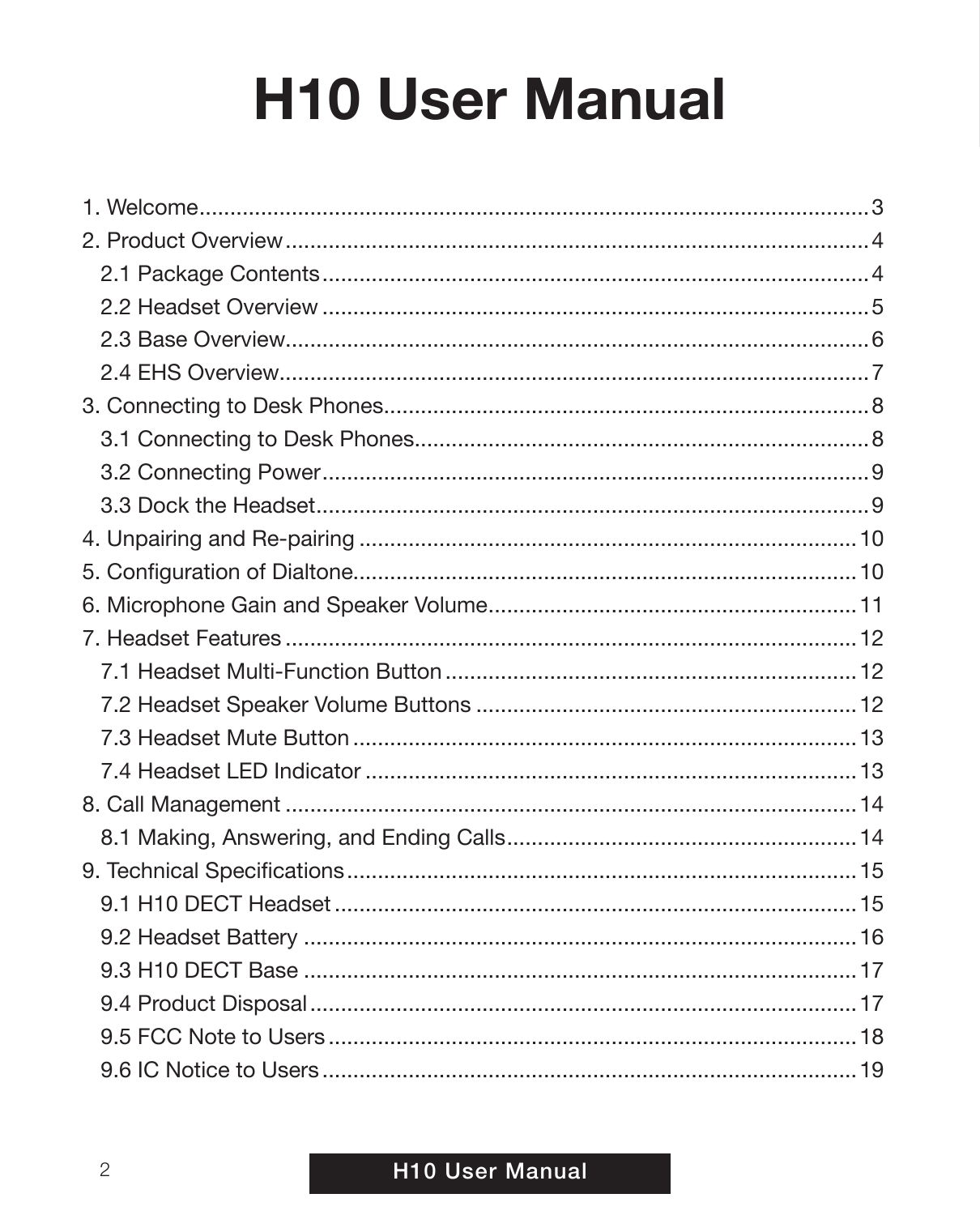# **1. Welcome**

### **Congratulations on your purchase of a Sangoma Headset.**

We are sure you will enjoy its wide range of features, that you will find it comfortable to wear, and easy to use.

# **Sangoma Headset Features:**

- Wideband audio for exceptional sound quality
- Volume and Mute controls
- Multi-function button for call handling
- LED & Audio indications
- Noise-cancelling microphone

# **Sangoma Headset Base Features:**

- Headset charging cradle
- Call Status and Mute LED indicators
- Battery indicator
- Volume adjustment
- AUX port for Desk phone EHS adapters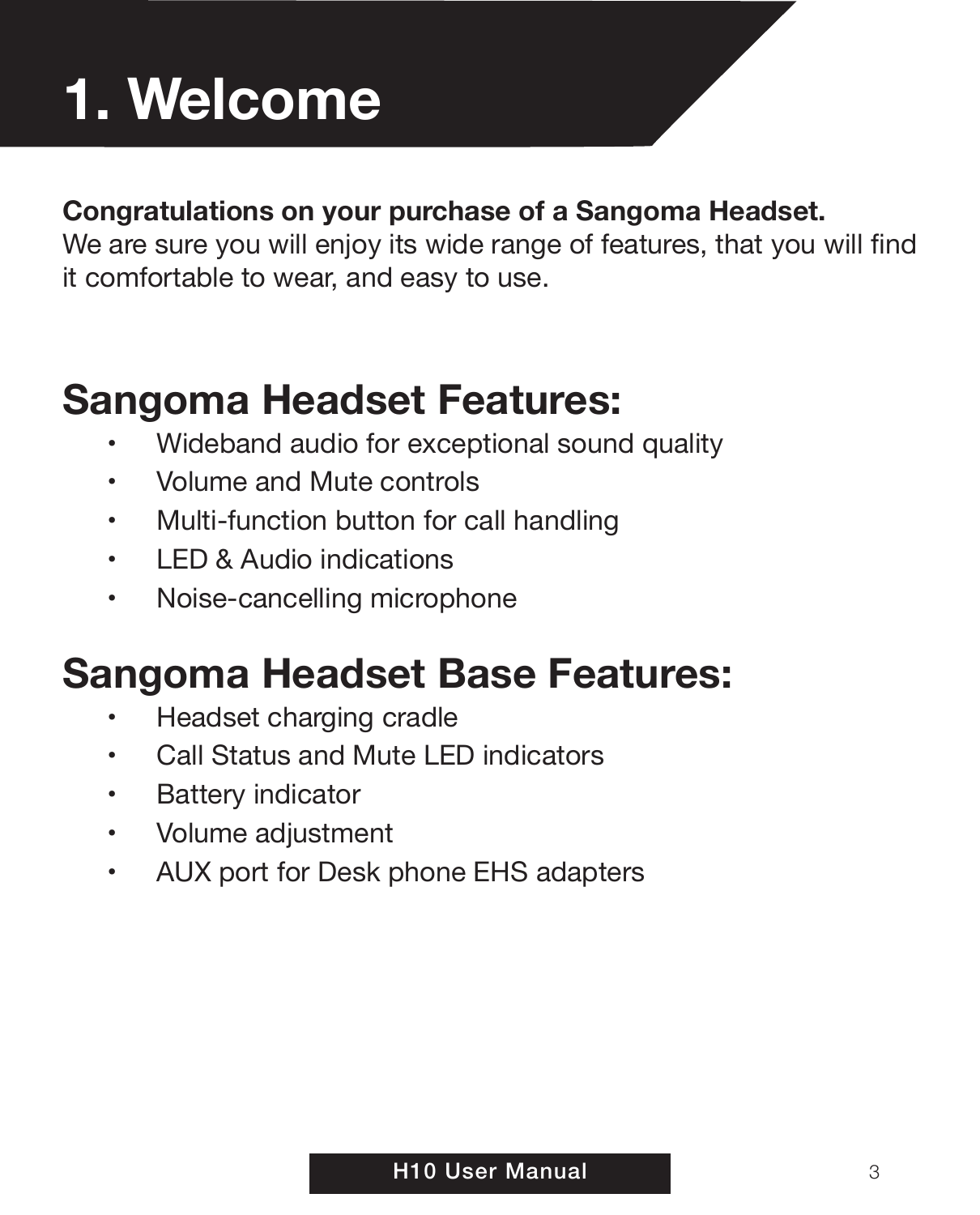# **2. Product Overview 2.1 Package Contents**

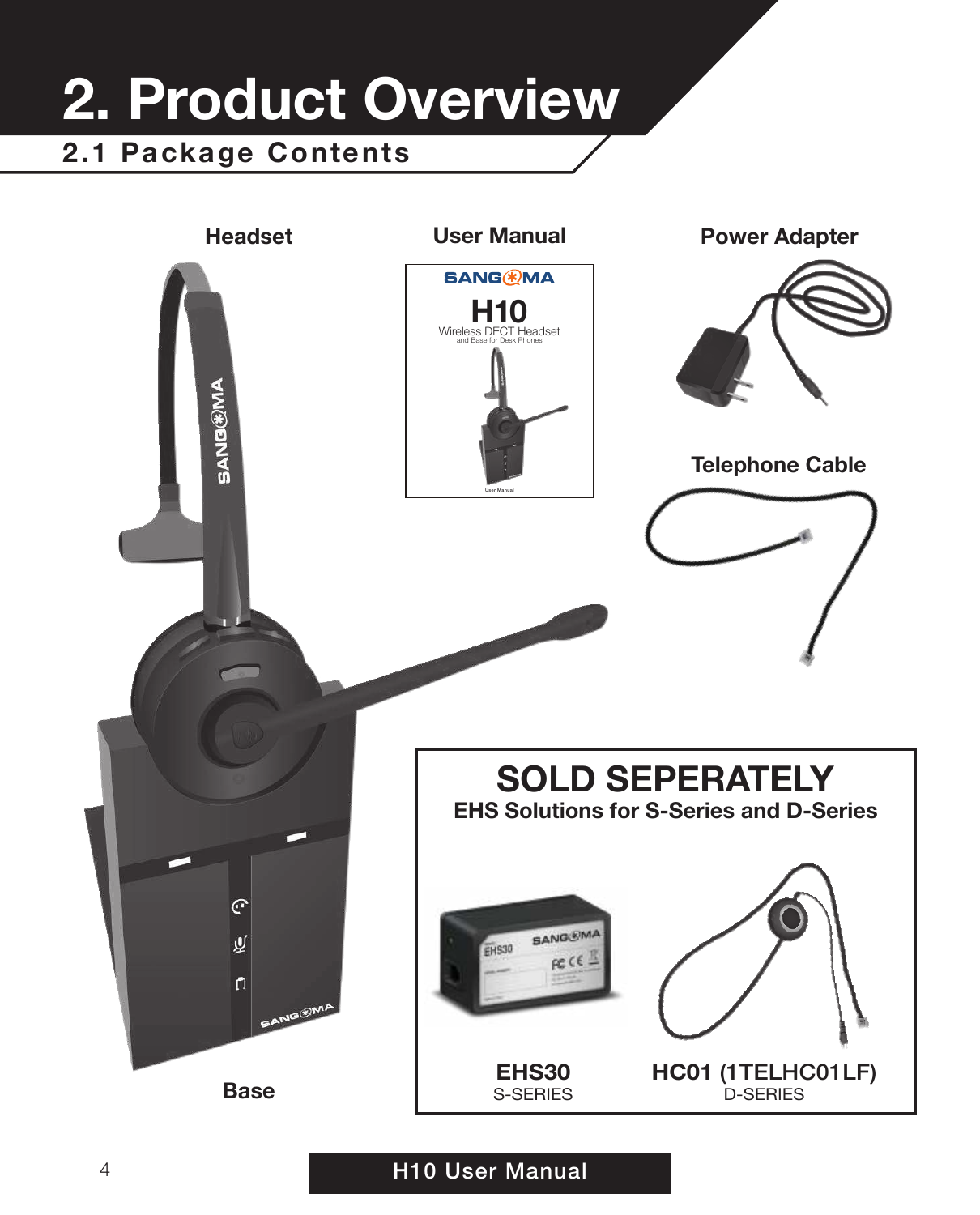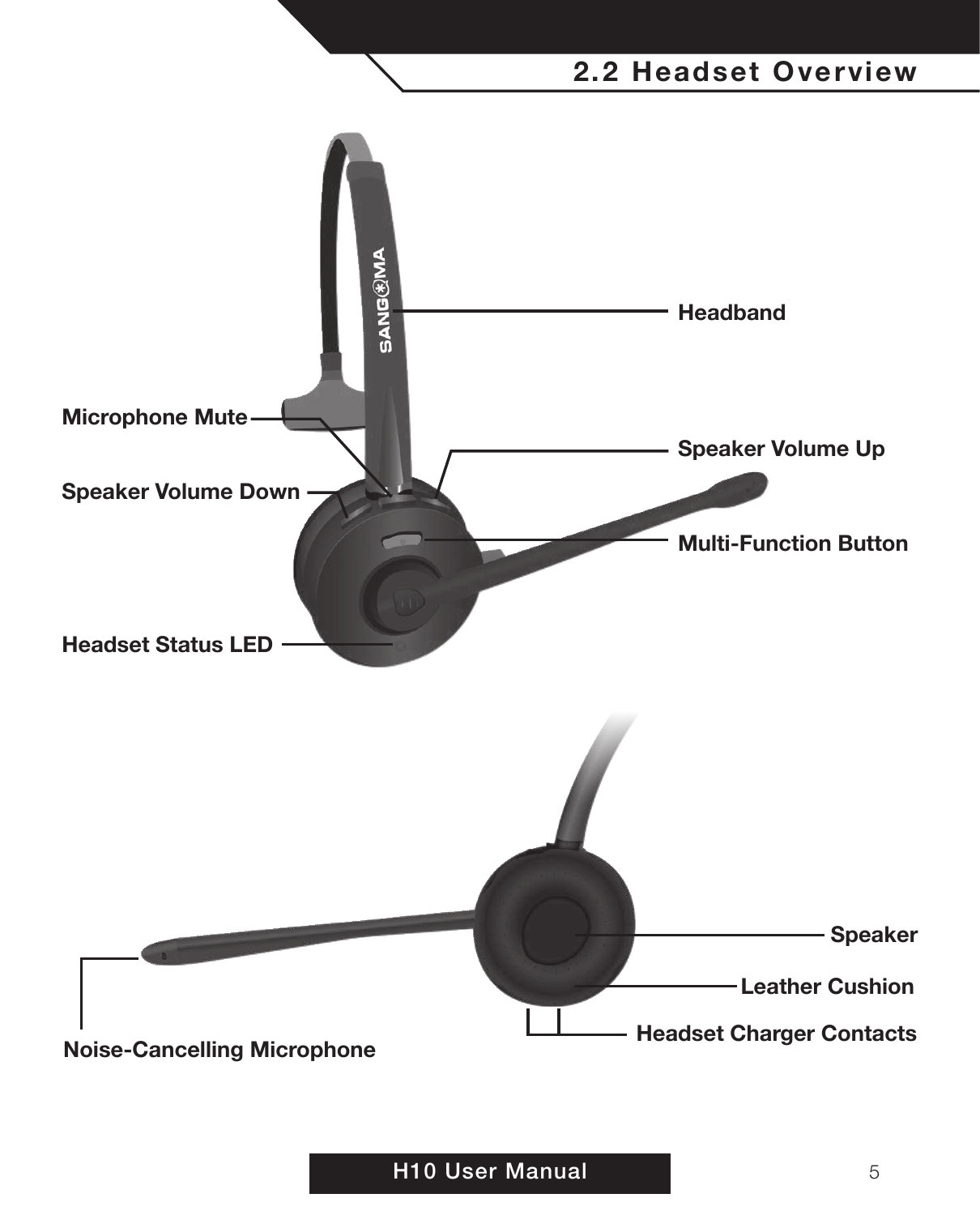#### **2.3 Base Overview**

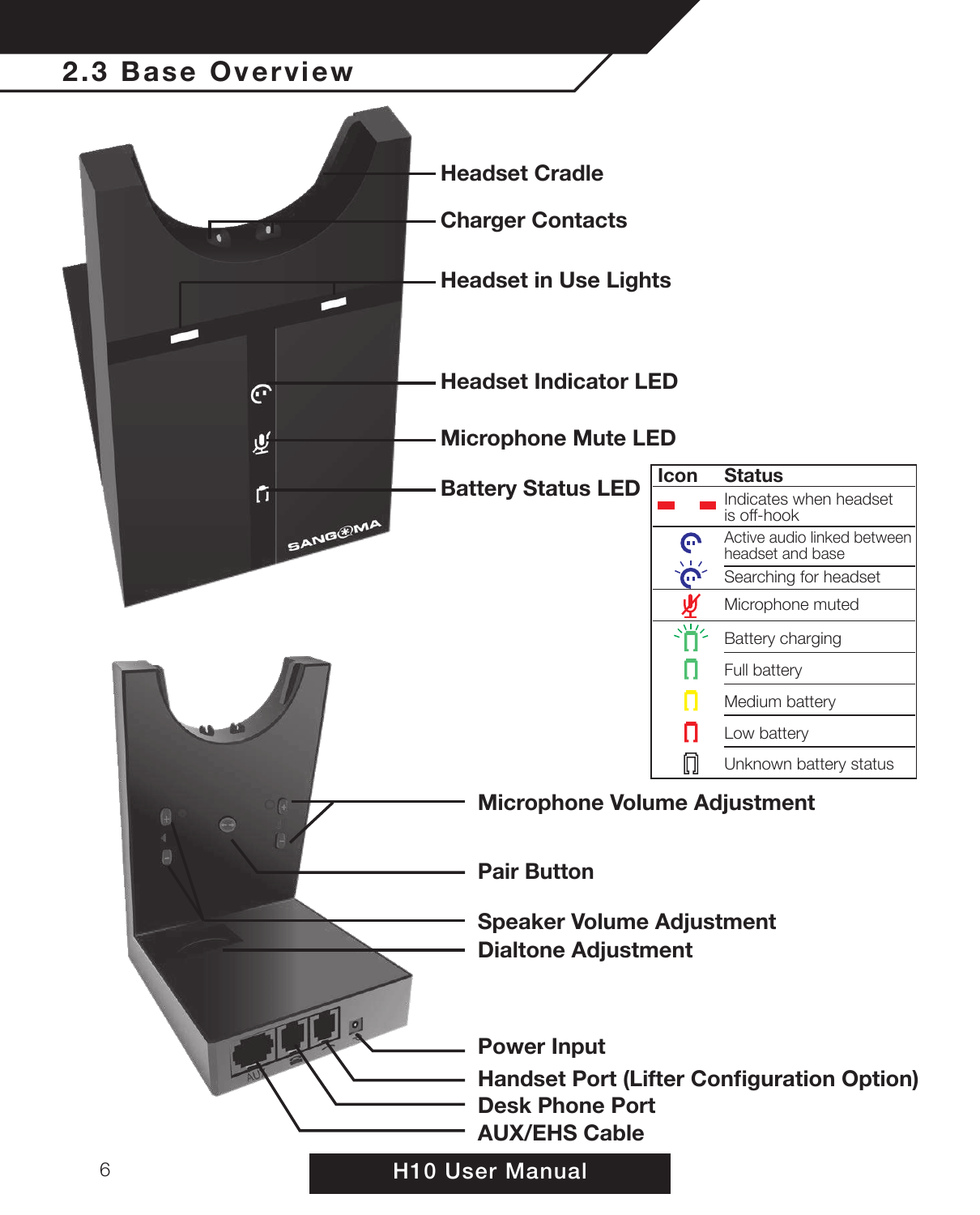## **2.4 Electronic Hookswitch (EHS) Overview**

Electronic Hookswitch (EHS) allows a user of the headset to control the hookswitch of the desk phone using the multi-function button of the headset. The multi-function button can be used to answer and to hang up calls, allowing the user to roam away from the desk phone, while still being productive.

EHS functionality requires the use of an EHS adapter, which is to be connected between the AUX/EHS port on the headset's base and the deskphone's EXT (S-Series phones) or EHS (D-Series phones) communications port.

EHS adapters are not included with your Sangoma headset or desk phone and are purchased separately.



**S-Series phone users should purchase the Sangoma EHS30 Wireless Headset Adapter**, SKU: PHON-ACCS-EHS30- SNG. Note that EHS functionality is not supported on models S305, S300, S206 or S205. For more information, please refer to https://wiki.sangoma.com/display/PHON/ EHS+Setup



**D-Series phone users should purchase the Phone Cable**, HC01 EHS For D-Series Telephones, SKU: 1TELHC01LF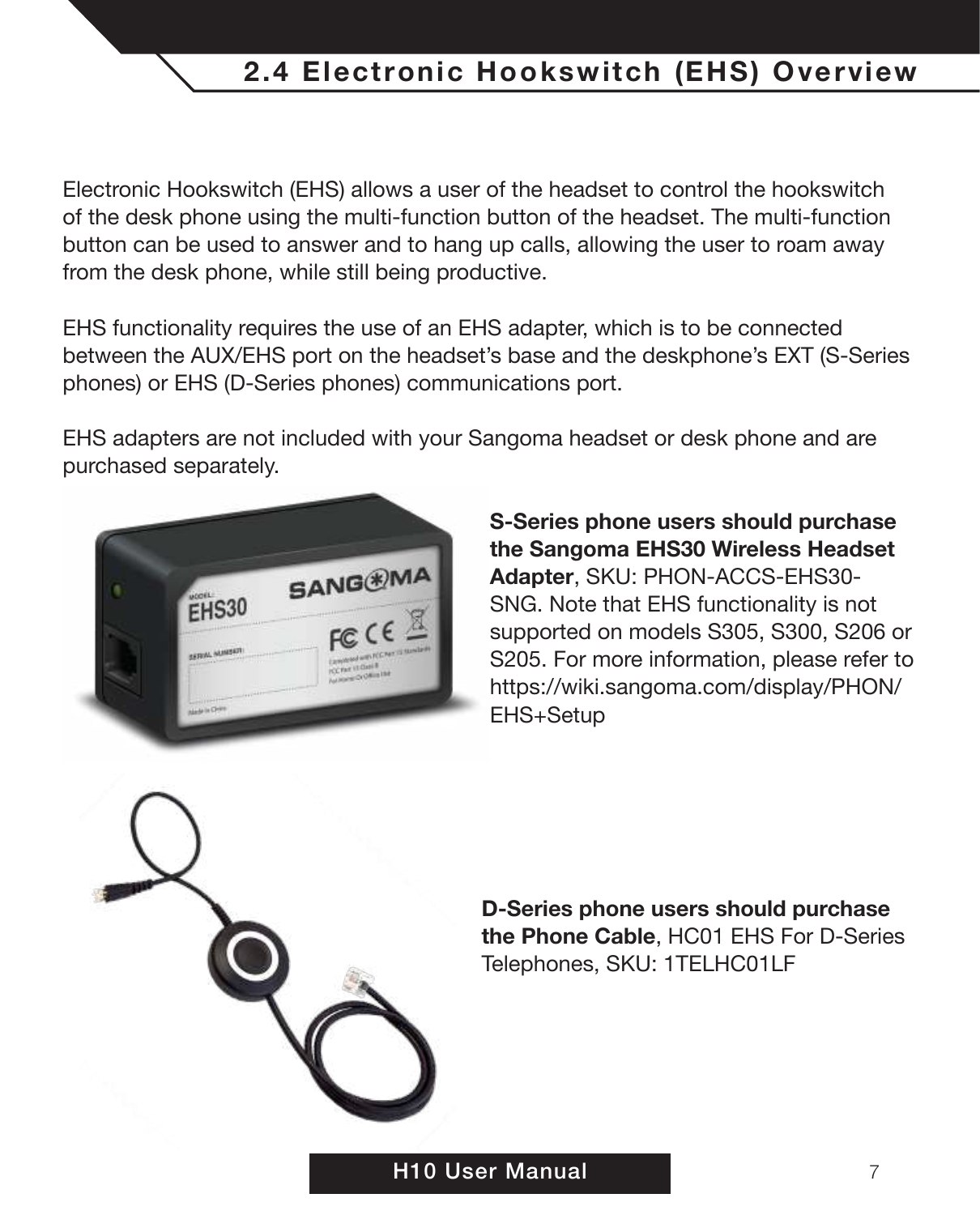# **3. Connecting to Desk Phones**

### **3.1 Connecting to Desk Phones**



- 1. Connect the supplied telephone cable to the port marked **on** the base.
- 2. Connect the telephone cable to the headset port on the desk phone.

# **EHS Option EHS Adapters sold separately**

#### **S-Series Phones\* via EHS30 Adapter**

- 1. Connect the EHS30 adapter's RJ12 port to the Ext. port of the S-Series phone.
- 2. Connect the EHS30 adapter's RJ45 port to the port marked<br>**AUX** on the base. **\*Except s205, s206, s300, s305 AUX** on the base. **\*Except s205, s206, s300, s305**

#### **D-Series phones via D-Series EHS Adapter**

- 1. Connect the D-Series EHS Adapter cable's 5-pin header to the EHS port of the D-Series phone.
- 2. Connect the D-Series EHS Adapter cable's RJ45 header to the  **AUX** port on the base.

#### **Remote Handset Lifter Option**



#### **S-Series Phone with remote Handset Lifter**

A handset lifter manually lifts the desk phone handset to answer or place a call. For mounting instructions, please refer to the documentation supplied with your handset lifter.

- 1. On the S-Series phone, unplug the handset cable from the desk phone.
- 2. Connect the handset cable to the port marked  $\bullet$  on the base.
- 3. Connect the supplied telephone cable to the port marked on the base.
- 4. Connect the telephone cable to the handset port on the desk phone.
- 5. Connect the handset lifter cable to the port marked **AUX** on the base.

#### **\*D-Series phones are not compatible with handset lifters.**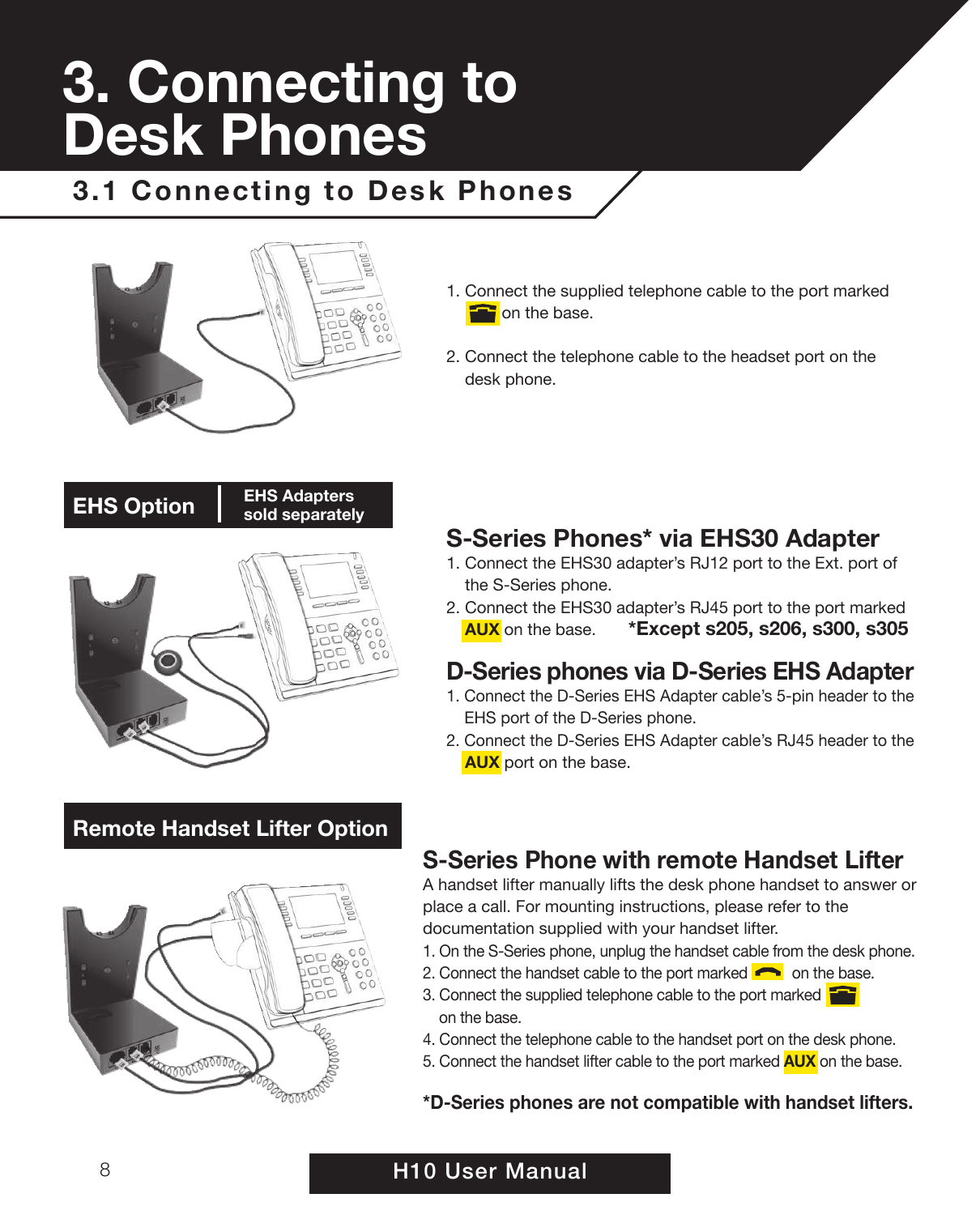#### **3.2 Connecting Power**

- 1. Plug the power adapter into the power input port marked  $\overline{\bullet}$  on the base.
- 2. Connect the power adapter to the mains power socket.



#### **3.3 Dock the Headset**



First, press the Multi-function button. Its LED indicator will turn on, and it will power on after 2 seconds. Next, press the multi-function button again, or dock the headset with the base. Next, lift the headset, and the Headset Paired LED indicator  $\mathbf e$  will illuminate.

When properly docked, the headset battery will, if needed, begin charging. When charging. the Battery Charging Status LED will illuminate. Charge the headset for 20 minutes or until the battery indicator is steady green.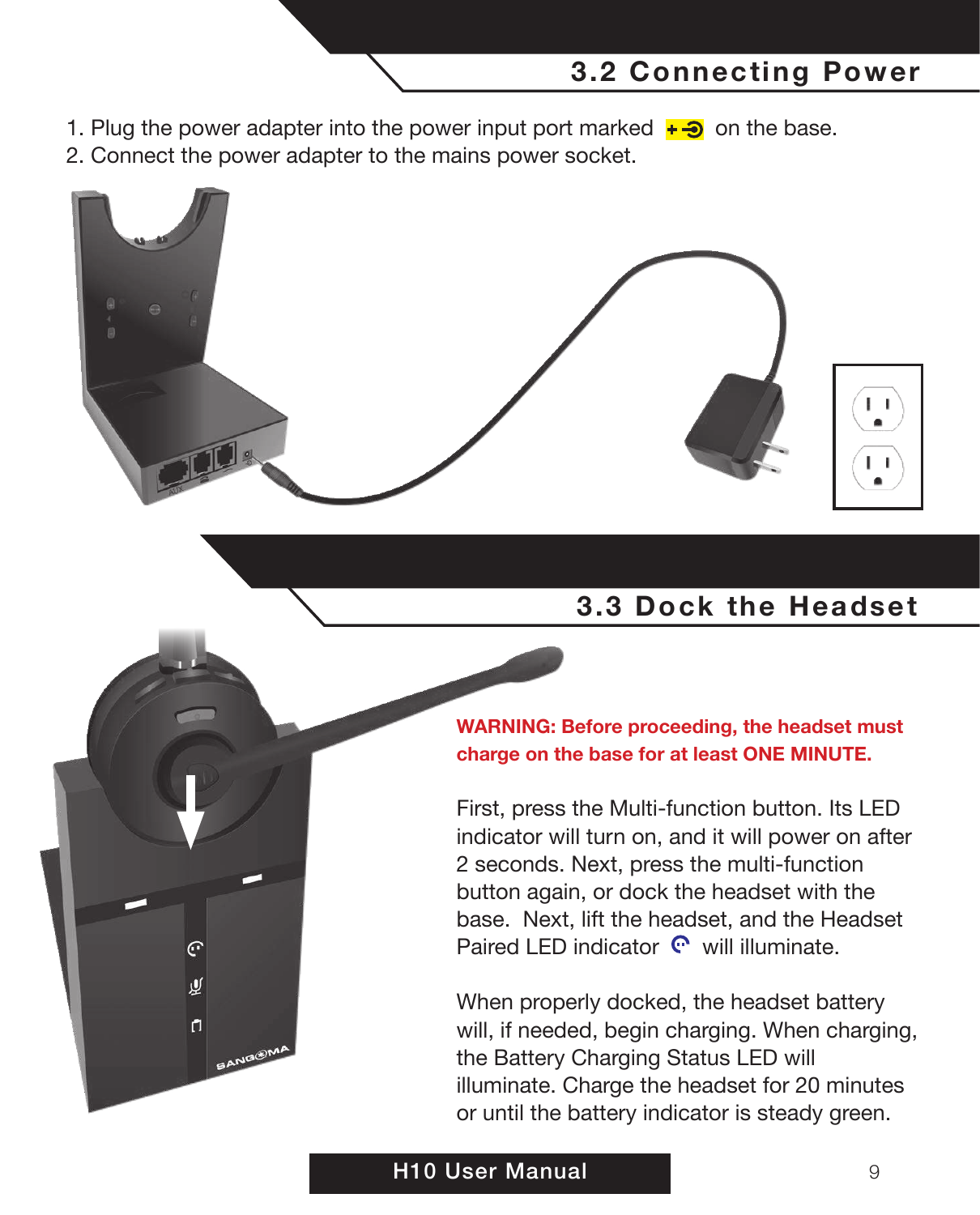# **4. Re-Pairing and Unpairing**

#### **Re-Pairing**

To re-pair, hold the Pair Button for 5 seconds. The Pairing Indicator LED will flash while it is searching. Hold the Mute button on the headset. Pairing will be accomplished, and the Headset's Status LED will flash. To confirm pairing, the Pairing Indicator LED and the Headset LED will both dim at the same time. NOTE: Headset may need to be re-paired if the Pairing Indicator LED on the base is blinking continuously.

#### **Unpairing**

To unpair, unplug the power adapter from mains power. Then, while holding the Microphone + indicator on the base, plug in mains power. The Battery Charging Status LED will flash 3 times, and the headset and the base will be unpaired. Once this is completed, the base will begin searching for a new headset with which to pair, and a Pairing Indicator LED will illuminate.

# **5. Configuration of Dialtone**

By default, Headsets used with Sangoma phones, should not need adjustment and the Dialtone Adjustment Switch can stay in the Mode A position. When using the headset with non-Sangoma phones, if the dialtone is not clear, the sliding Dialtone Adjustment Switch is available.

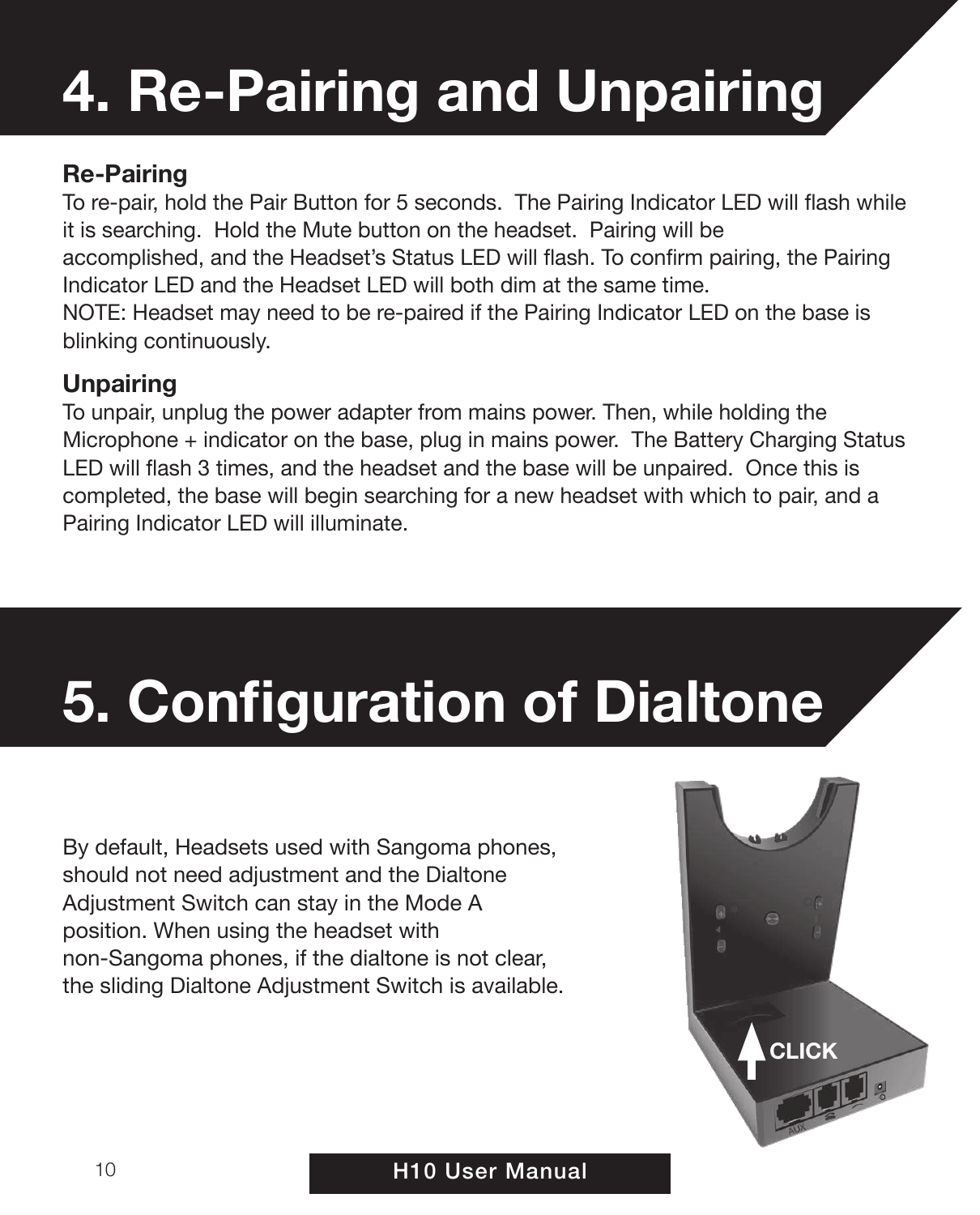# **6. Microphone Gain and Speaker Volume**

In order to account for environments with different near-end and far-end settings, the base offers microphone gain and speaker volume adjustment buttons. To use them:



- 1. Put on the headset
- 2. Press the headset button on the desk phone or the multi-function button on the headset if using EHS.
- 3. Make a test call
- 4. Adjust the microphone gain using the microphone  $\mathbfcal{V}$  volume buttons, as illustrated, if your speaking volume is too loud or too quiet.
- 5. Adjust the speaker volume using the speaker  $\blacktriangleleft$   $\leq$  volume buttons, as illustrated, if the far end is too loud or quiet
- 6. End the call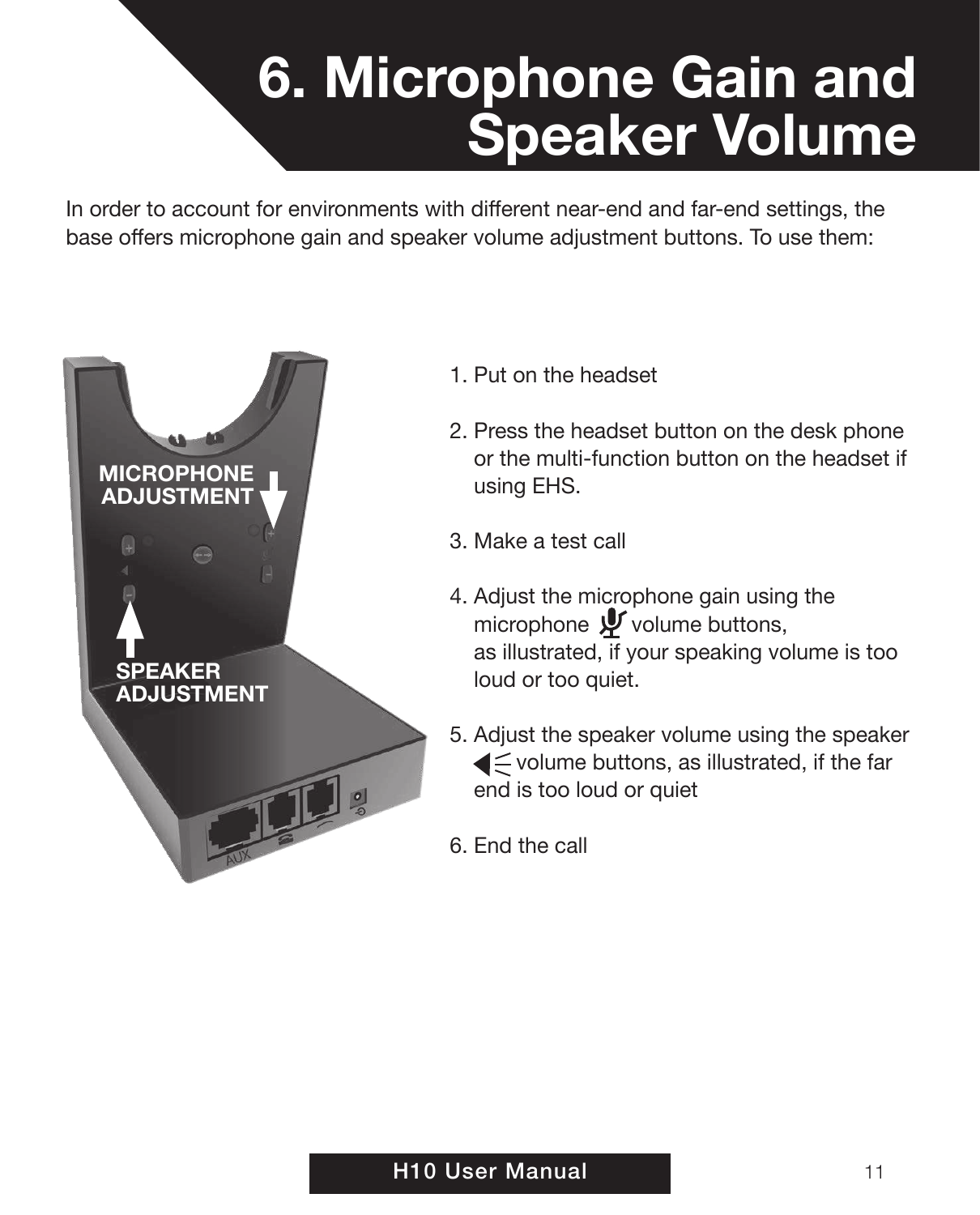# **7.1 Headset Multi-Function Button 7. Headset Features**

Pressing the multi-function button will answer incoming calls and end current calls. When not on an active call, the multi-function button can be held down to turn the headset off and pressed once to turn it on.

#### **Multi-Function Button**



| <b>Function</b>      | <b>Press</b> | Press<br>Hold |
|----------------------|--------------|---------------|
| Answer incoming call |              |               |
| Fnd current call     |              |               |
| Power on             |              |               |
| Power off            |              |               |

### **7.2 Headset Speaker Volume Buttons**

The speaker volume buttons adjust the headset speaker volume.

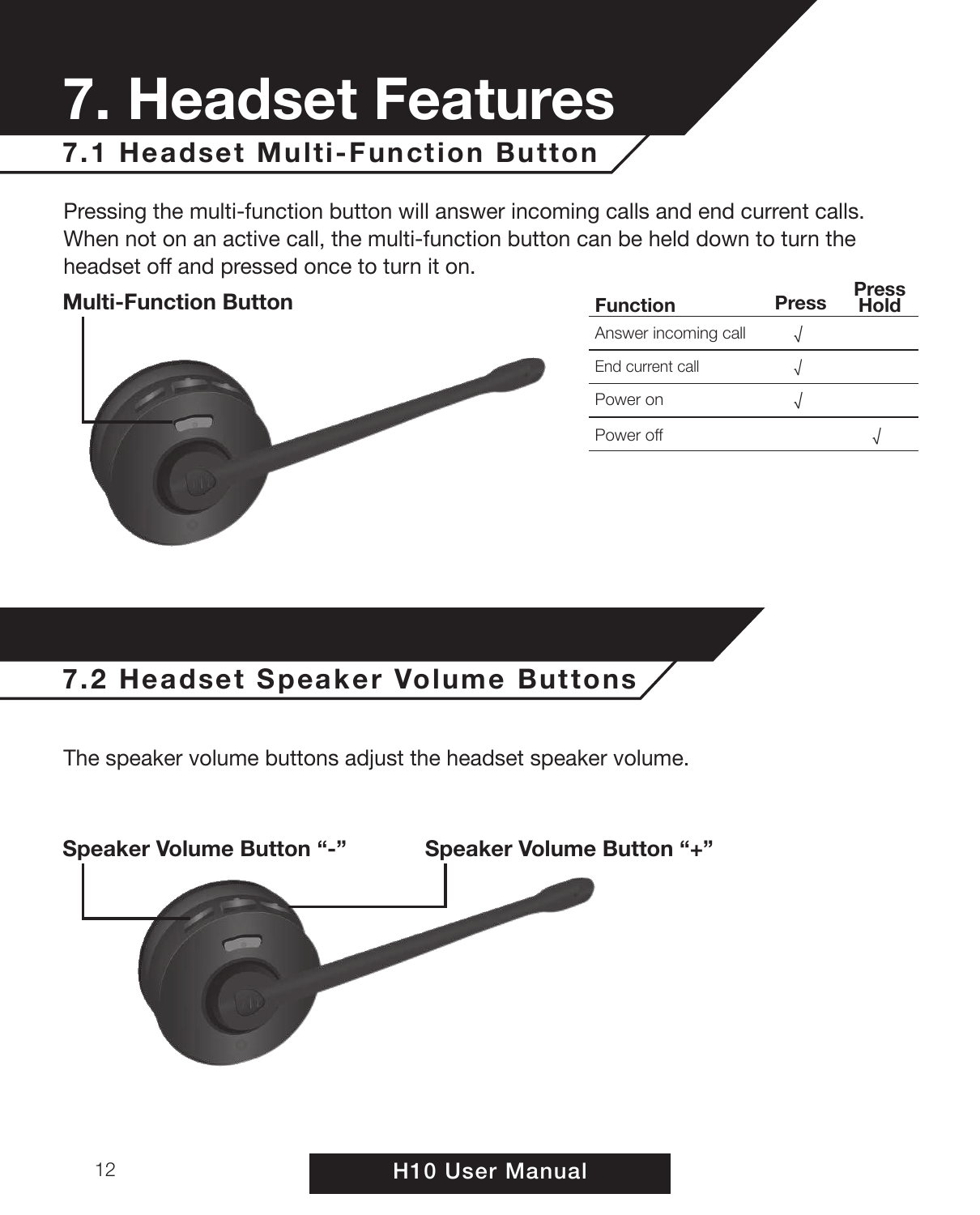**Mute Button** The mute button mutes or un-mutes the headset microphone.



| <b>Function</b>   | <b>Press</b> | Press<br>Hold |
|-------------------|--------------|---------------|
| Microphone muting |              |               |
| Unmute microphone |              |               |
| Pair              |              |               |

### **7.4 Headset LED Indicator**



#### **LED Indicator**

| <b>Headset State</b>   | <b>LED Indicator</b>                         |
|------------------------|----------------------------------------------|
| Power on               | Light hold for 2 seconds                     |
| Power off              | ON 100ms OFF 100ms FLASH 3 seconds           |
| Pairing                | ON 250ms OFF 250 ms FLASH                    |
| Standby                | ON 250ms OFF 4 seconds FLASH                 |
| Connected              | Light on hold                                |
| Online                 | Light on hold                                |
| Incoming call          | ON 300ms OFF 700ms FLASH                     |
| Headset docked in base | OFF                                          |
| Low battery alarming   | ON 300ms OFF 100ms + ON 30ms OFF 500ms FLASH |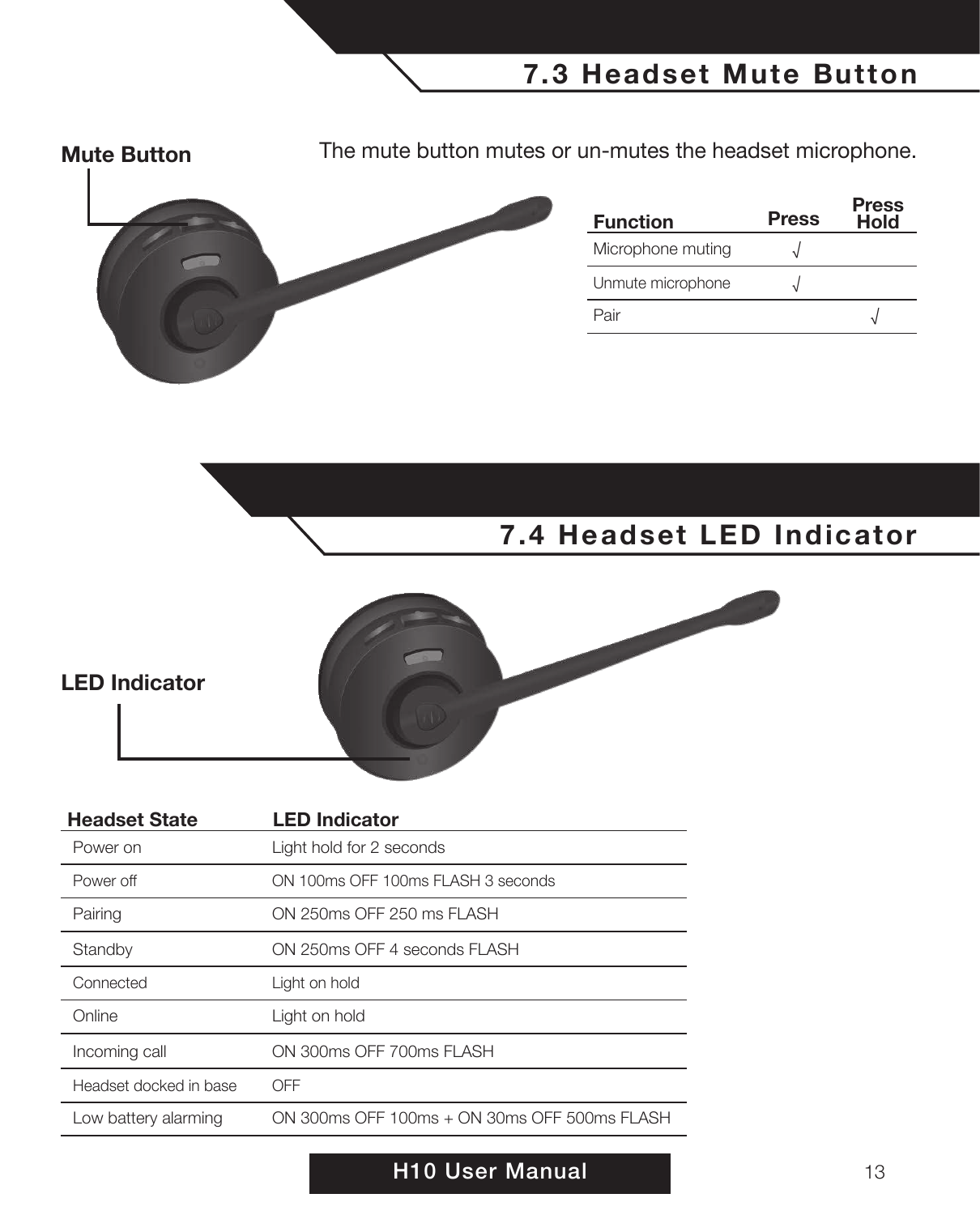# **8. Call Management**

**8.1 Making, Answering, and Ending Calls**

|                         | <b>Phone without EHS Adapter</b>                                                                                                                                           | <b>Phone with EHS Adapter</b>                                                                                                    |
|-------------------------|----------------------------------------------------------------------------------------------------------------------------------------------------------------------------|----------------------------------------------------------------------------------------------------------------------------------|
| Make a<br>Call          | 1. Life the headset from docking cradle or<br>press the multi-function button.<br>2. Press the headset button on the desk<br>phone.<br>3. Dial numbers through desk phone. | 1. Life the headset from docking cradle or<br>press the multi-function button.<br>2. Dial the numbers through the desk<br>phone. |
| <b>Answer</b><br>a Call | 1. Life the headset from docking cradle or<br>press the multi-function button.<br>2. Press the headset button on the desk<br>phone.                                        | Life the headset from docking cradle or<br>press the multi-function button.                                                      |
| End a<br>Call           | 1. Press the headset button on the desk<br>phone.<br>2. Dock the headset or press the<br>multi-function button.                                                            | Dock the headset or press the<br>multi-function button.                                                                          |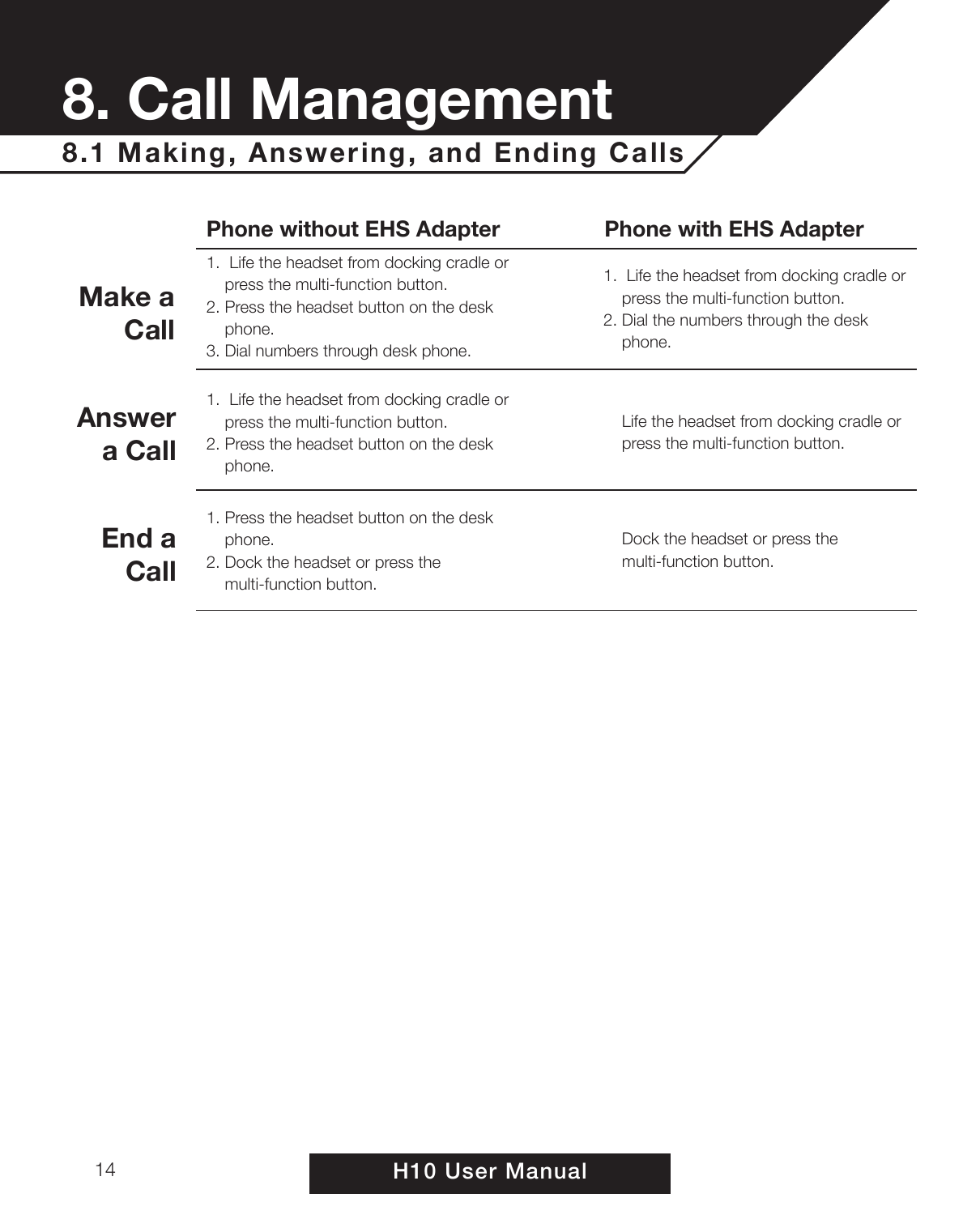

#### **Operating Environment:**

 $0^{\circ}$ C to + 40  $^{\circ}$ C; Up to 95% Rh non-condensing.

#### **Call Control:**

Multi-function button support for answer call, end call, reject call, docking operations also answer and end calls.

#### **Volume Control and Microphone Mute:**

Button controls on headset.

#### **Visual Indicator:**

LED indicates call status, pairing status and other events.

#### **Audio Indicator:**

Tones indicate incoming calls, low battery, volume level, microphone muting and other events.

#### **Sound Quality:**

DSP noise reduction; echo cancellation; tone control; wideband and narrowband audio.

#### **Recharge:**

While docked in the H10 DECT Headset Base.

#### **Wireless Standards:**

(CAT - IQ) European DECT, U.S. and Canada DECT.

#### **Range:**

For European DECT, up to 120 meters from H10 DECT Headset base to headset. For U.S. and Canada DECT, up to 350 feet from H10 DECT Headset base to headset.

#### **Frequencies:**

**U.S. and Canada DECT**: 1.92 - 1.93 GHz. **EU DECT**: 1.88 - 1.90 GHz.

#### **Wearing Style:**

Headband and ear hook.

### **Microphone Boom Arm Style:**

Long boom arm.

#### **Speaker(s):** Wideband speaker.

#### **Microphone:** Noise-cancelling microphone.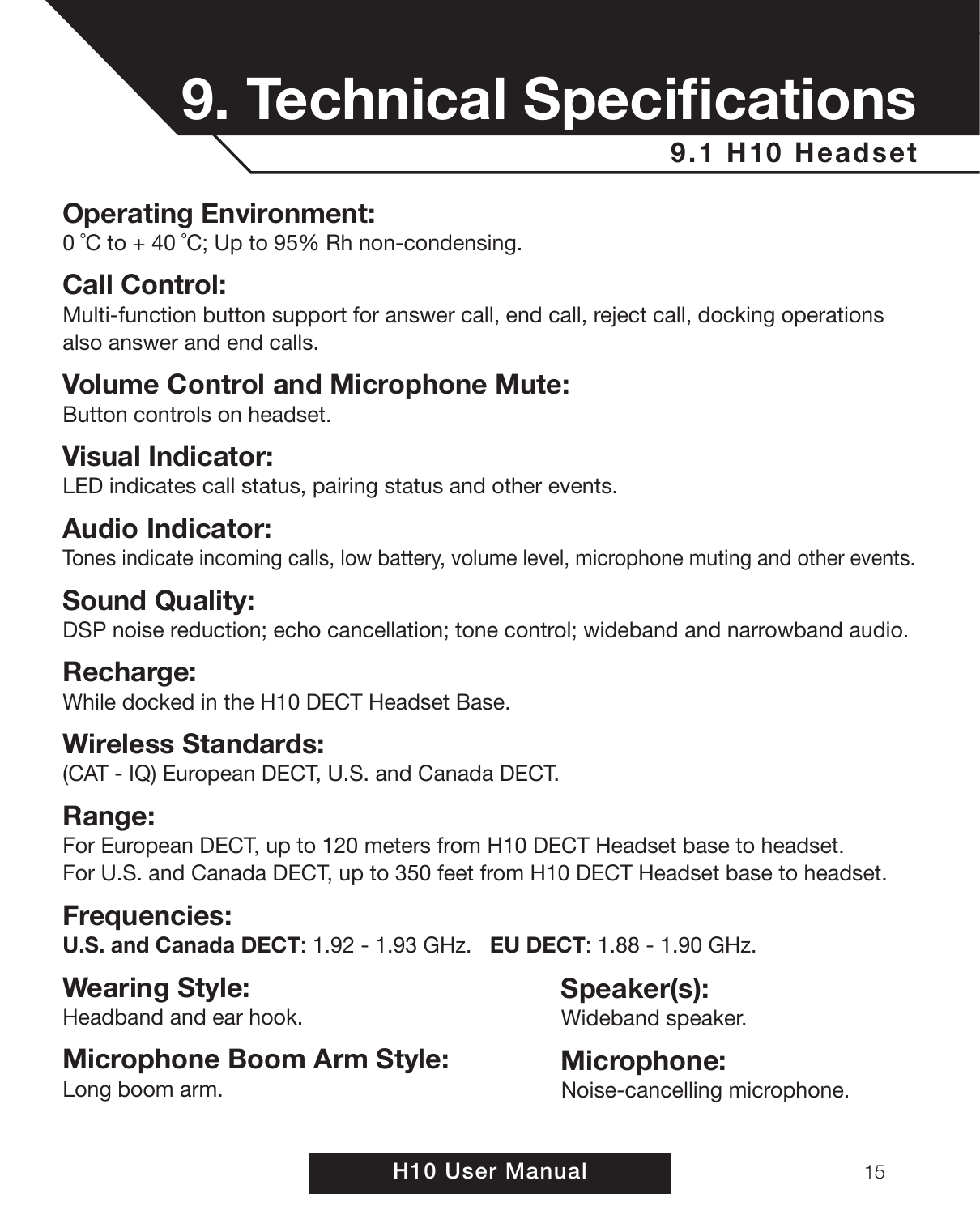### **9.2 Headset Battery**

#### **Battery Type:**

Lithium Ion-polymer.

# **Battery Capacity:**

300 mAh, typical.

#### **Battery Talk Time:** Up to five hours.

#### **Battery Lifetime:**

Minimum 1000 charge cycles.

#### **Battery Standby Time:**

At least 36 hours.

#### **Operating Temperature Range:**

 $-20$  °C to  $+60$  °C.

#### **Battery Charge Time:**

20% charge in less than 20 minutes. 50% charge in less than 45 minutes. Full charge in less than three hours.

#### **Battery Shelf Life:**

Headset battery holds charge for six months in the off state before recharge is required.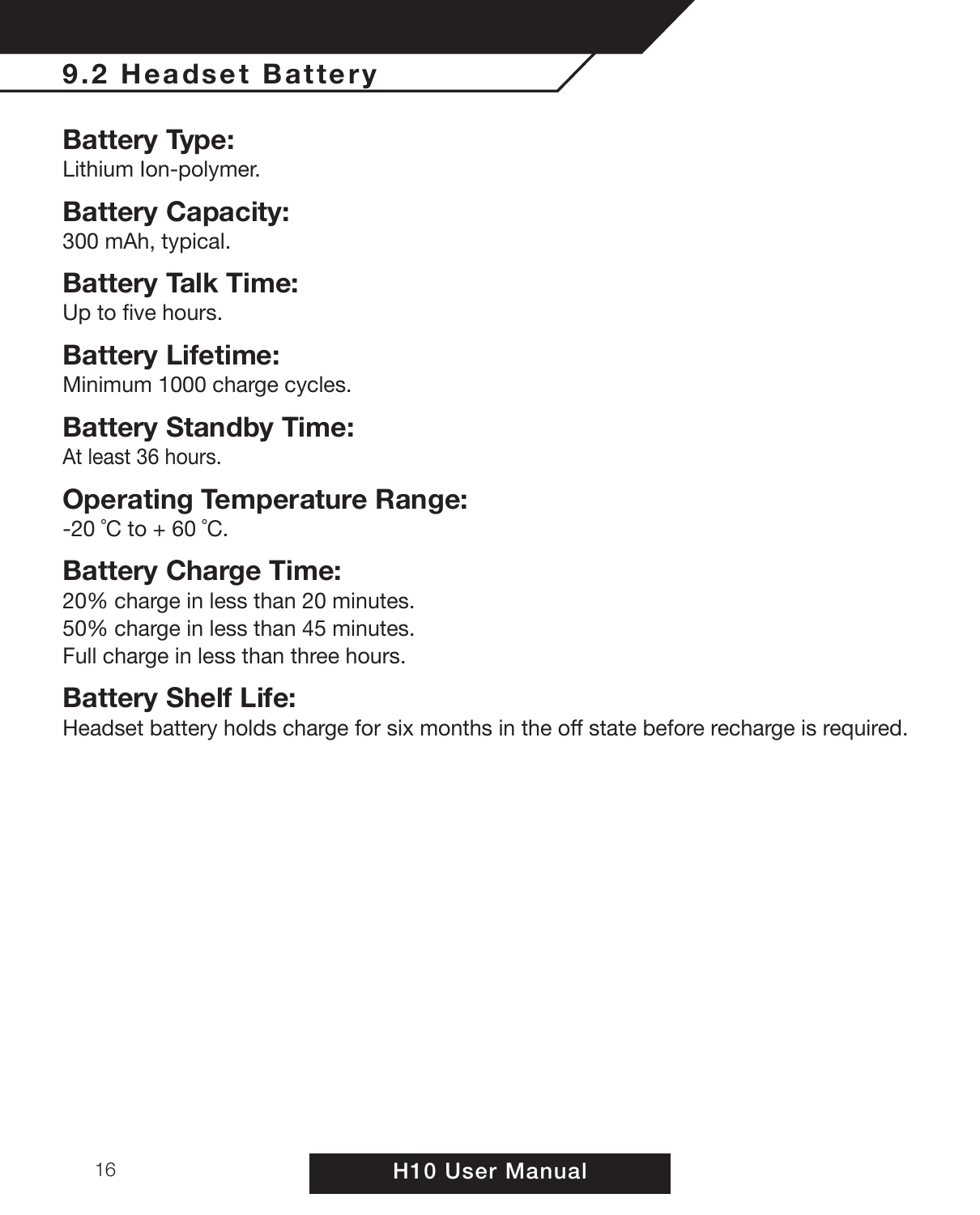**9.3 H10 DECT Base**

H10 DECT Base meets the following specifications.

#### **Dimensions:**

97 mm x 75 mm x 120 mm.

#### **Wireless Standard:**

(CAT - IQ) European DECT, US and Canada DECT.

#### **Operating Environment:**

-0˚C to +40˚C; Up to 95% Rh non-condensing.

#### **Recharge Base:**

Fits supplied H10 DECT series headset.

#### **Desk Phone Connections:**

RJ-09 for handset, RJ-09 for phone body (or headset port), RJ-45 for AUX (for Link).

#### **Dialtone Adjustment Switch and Microphone Volume Switch:**

Electromechanical switches. Dialtone adjustment switch and microphone volume level set manually.



Please dispose of the headset according to local regulations and recycle when possible. Do not dispose as household waste. Do not dispose of the headset in a fire as the battery may explode. Batteries may also explode if damaged.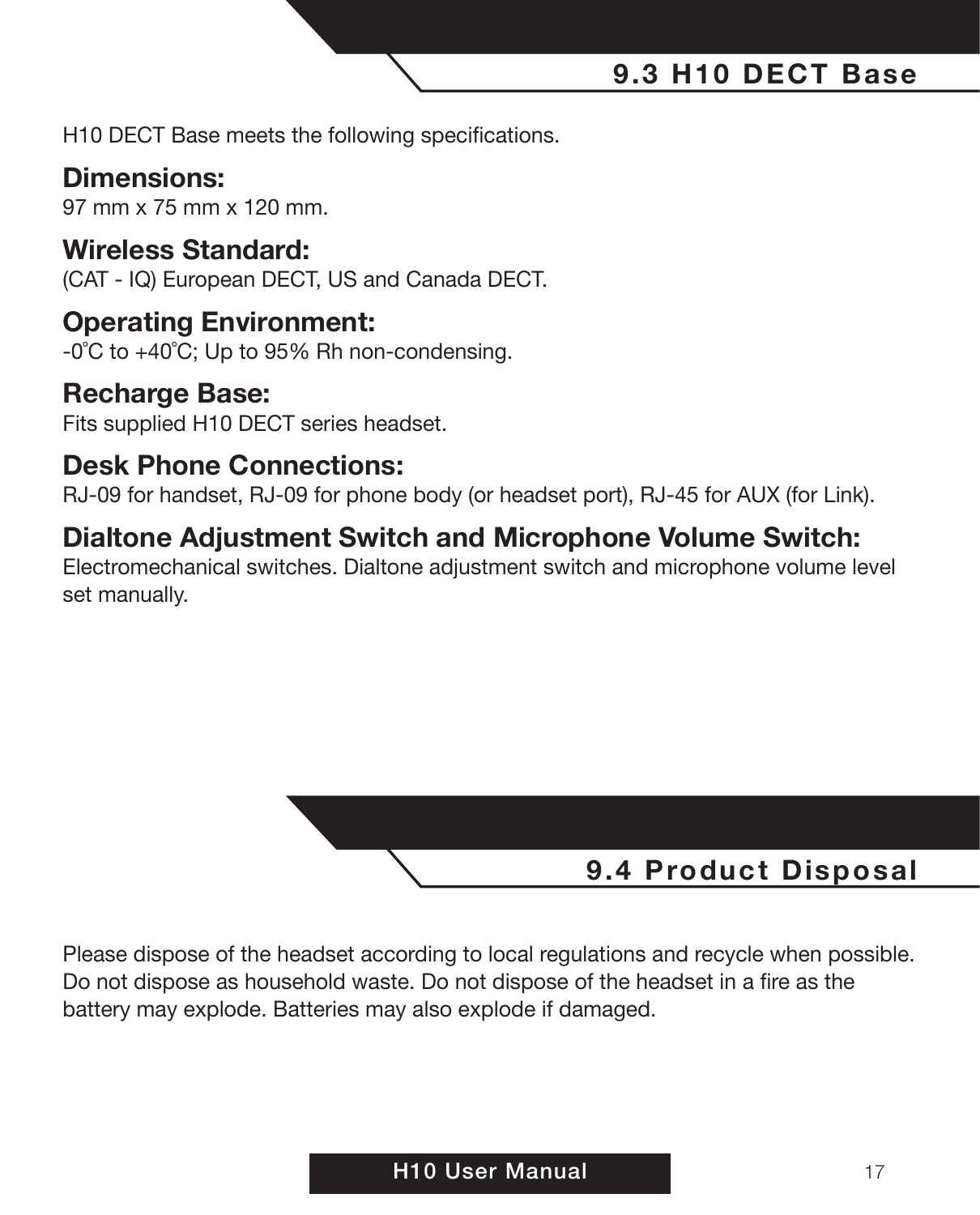### **9.5 FCC Note to Users**

This device complies with part 15 of the FCC Rules. Operation is subject to the following two conditions: (1) This device may not cause harmful interference, and (2) this device must accept any interference received, including interference that may cause undesired operation.

**Note:** This equipment has been tested and found to comply with the limits for a Class B digital device, pursuant to part 15 of the FCC Rules. These limits are designed to provide reasonable protection against harmful interference in a residential installation. This equipment generates, uses and can radiate radio frequency energy and, if not installed and used in accordance with the instructions, may cause harmful interference to radio communications. However, there is no guarantee that interference will not occur in a particular installation. If this equipment does cause harmful interference to radio or television reception, which can be determined by turning the equipment off and on, the user is encouraged to try to correct the interference by one or more of the following measures:

- —Reorient or relocate the receiving antenna.
- —Increase the separation between the equipment and receiver.
- —Connect the equipment into an outlet on a circuit different from that to which the receiver is connected.
- —Consult the dealer or an experienced radio/TV technician for help.

#### **Specific Absorption Rate (SAR) information**

SAR tests are conducted using standard operating positions accepted by the FCC with the device transmitting at its highest certified power level in all tested frequency bands, although the SAR is determined at the highest certified power level, the actual SAR level of the device while operating can be well below the maximum value. Before a new product is a available for sale to the public, it must be tested and certified to the FCC that it does not exceed the exposure limit established by the FCC, tests for each phone are performed in positions and locations as required by the FCC.

For headset, this part has been tested and meets the FCC RF exposure guidelines when used with an accessory designated for this product or when used with an accessory that contains no metal.

For baseband, this equipment complies with FCC radiation exposure limits set forth for an uncontrolled environment. This equipment should be installed and operated with minimum distance 20cm between the radiator and your body.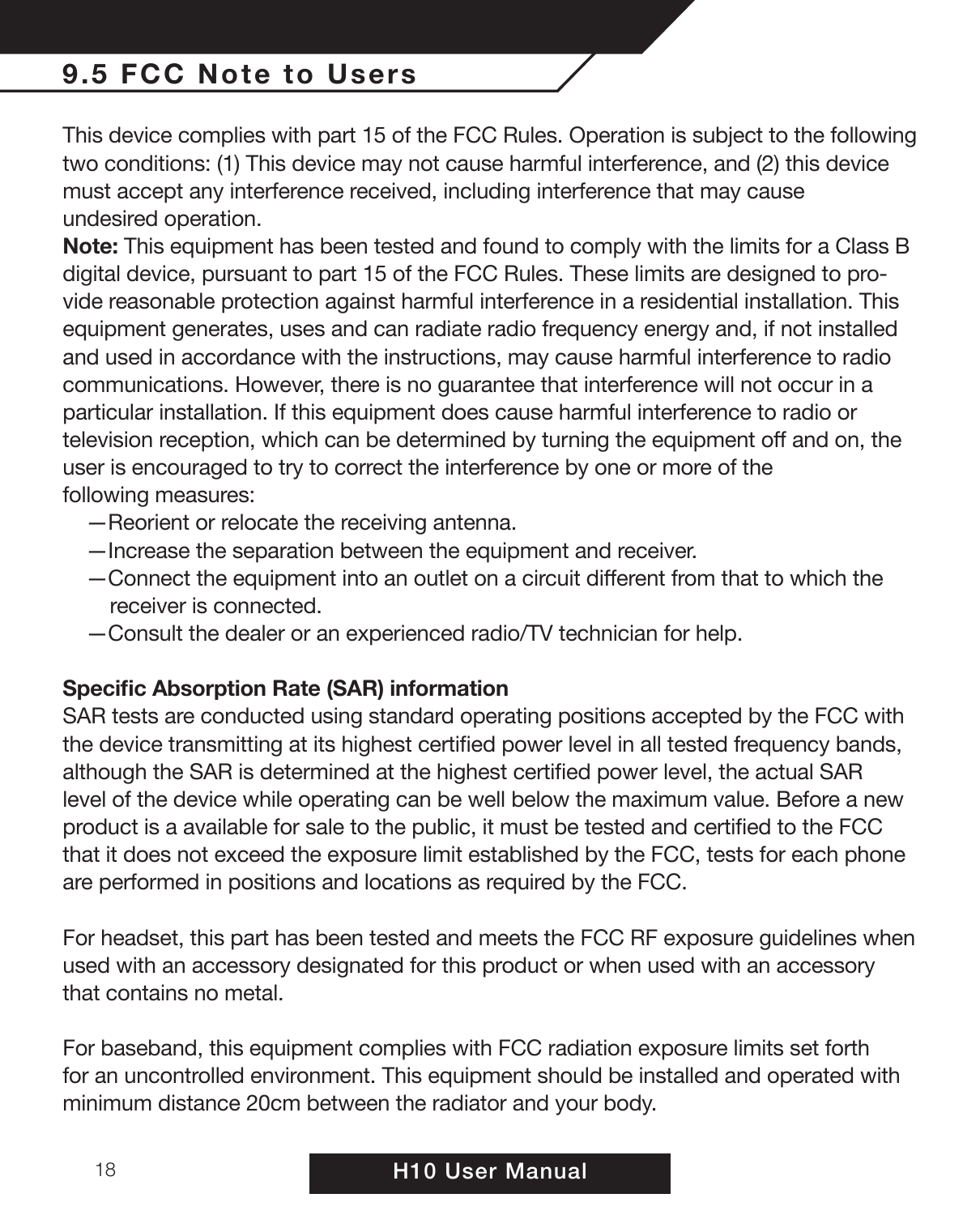#### **9.6 IC Notice to Users**

This equipment complies with ISEDC RF radiation exposure limits set forth for an uncontrolled environment. This transmitter must not be co-located or operating in conjunction with any other antenna or transmitter.

Après examen de ce matériel aux conformité ou aux limites d'intensité de champ RF, les utilisateurs peuvent sur l'exposition aux radiofréquences et la conformité and compliance d'acquérirles informations correspondantes.